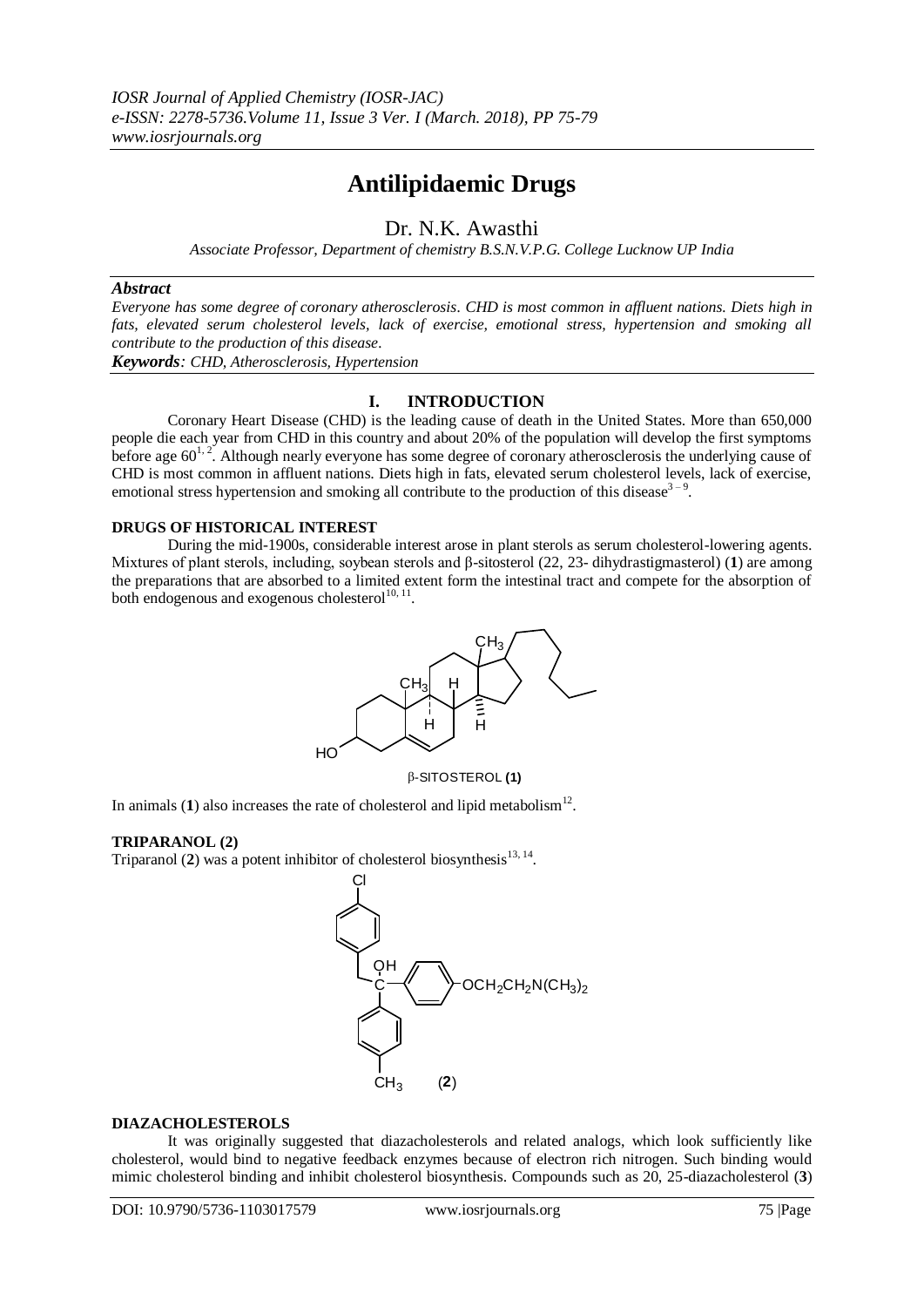however, generally inhibit reduction of 7, 8- and 24, 25- double bonds<sup>15</sup> and *in vivo*, HMG-CoA reductase activity is stimulated even though serum cholesterol levels are reduced<sup>16</sup>.



#### **DRUGS OF CLINICAL SIGNIFICANCE**

Statins (or vastins) represents a new class of lipid-lowering compounds that inhibit HMG-CoA reductase, the first and rate-limiting step in cholesterol biosynthesis in cells $17, 18$ .

Mevastatin (**4**) and lovastatin (**5**) were isolated as fungal metabolites from cultures of *Penicillium brevicompactum* and *Aspergillus terreus* respectively<sup>19, 20</sup>. Other closely related analogs include pravastatin (6) and simvastatin (**7**).



Fluvastatin sodium  $(8)$  is the most recently approved statin in the United States<sup>21</sup>.



It is a white pale yellow, hygroscopic, powder that is freely soluble in water ethanol, and methanol. It is supplied as 20mg and 40mg capsules for oral administration.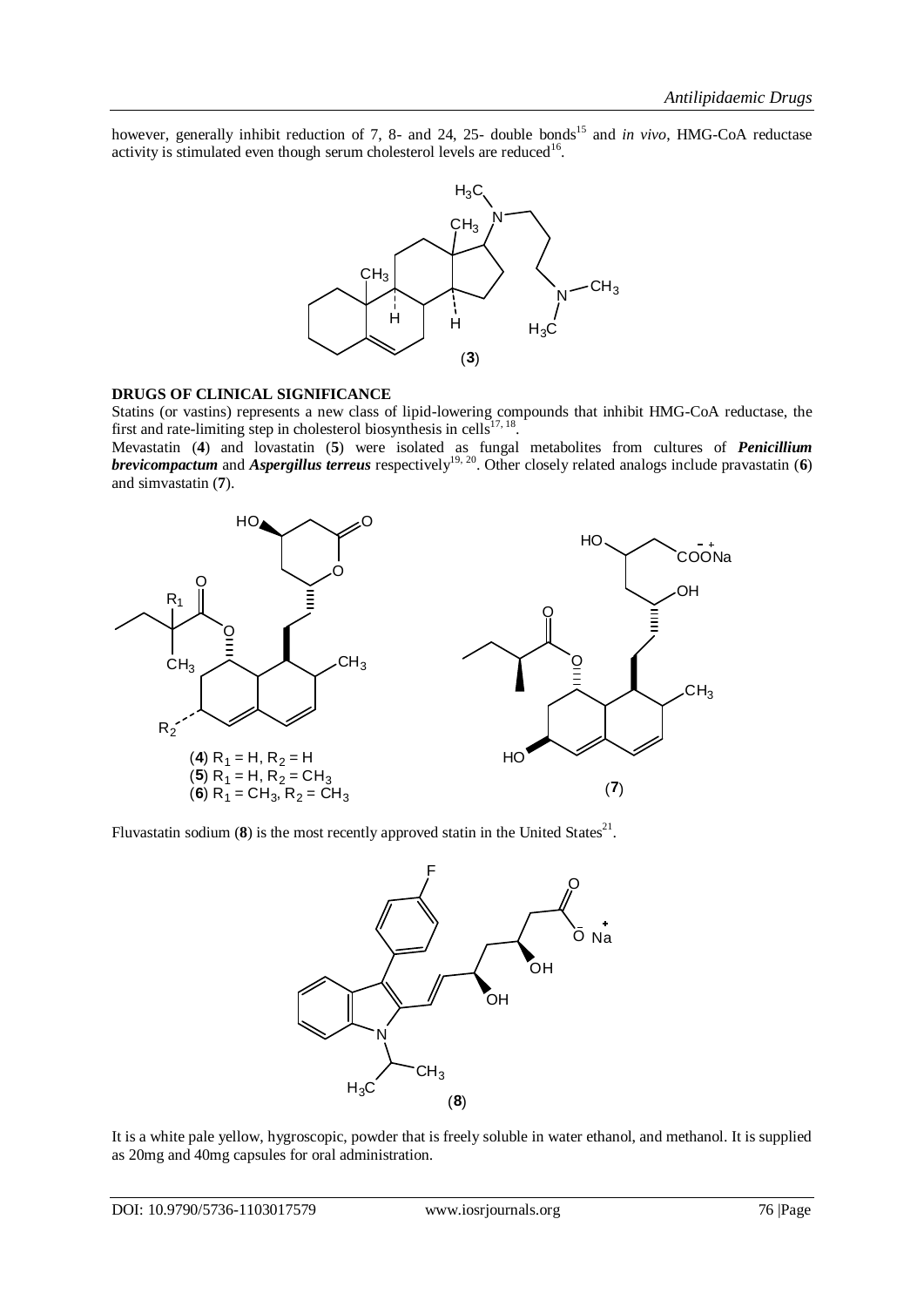#### **FIBRATES GEMFIBROZIL** (**9**)

It was introduced in 1981 after the statins, and is the second most frequently presented antilipidaemic drugs. This drug is a white solid that is nearly insoluble in water and acidic solutions, and soluble at greater that 1% in dilute base $^{22}$ .



Overall gemfibrozil (**9**) effectively lowers plasma triglycerides, VLDL cholesterol and VLDL ApoA-I concentrations in **type II a** and **II b** hyperlipoproteinemic patients and produces a greater reduction in LDL cholesterol levels in type II a patients<sup>23, 2</sup> .

Gemfibrozil (9) is rapidly and well absorbed with a peak plasma level occurring 1 to 2 hours after dosing<sup>25</sup>. It is extensively metabolized in humans and experimental animals $^{26}$ .

#### **CLOFIBRATE (10)**

It was the first fibrate introduced in the United States. It is nearly colourless, oily liquid, insoluble in water and miscible with organic solvents $27$ .



Serum cholesterol lowering by clofibrate (**10**) in animals is related to changes in liver cholesterol through blockade of HMGCoA reductase<sup>28</sup>. Serum cholesterol catabolism remains unchanged in human after clofibrate treatment<sup>29</sup>, however, acidic and neutral sterol excretion into bile is increased by its treatment<sup>30</sup>.



CLOFIBRATE METABOLIC PATHWAY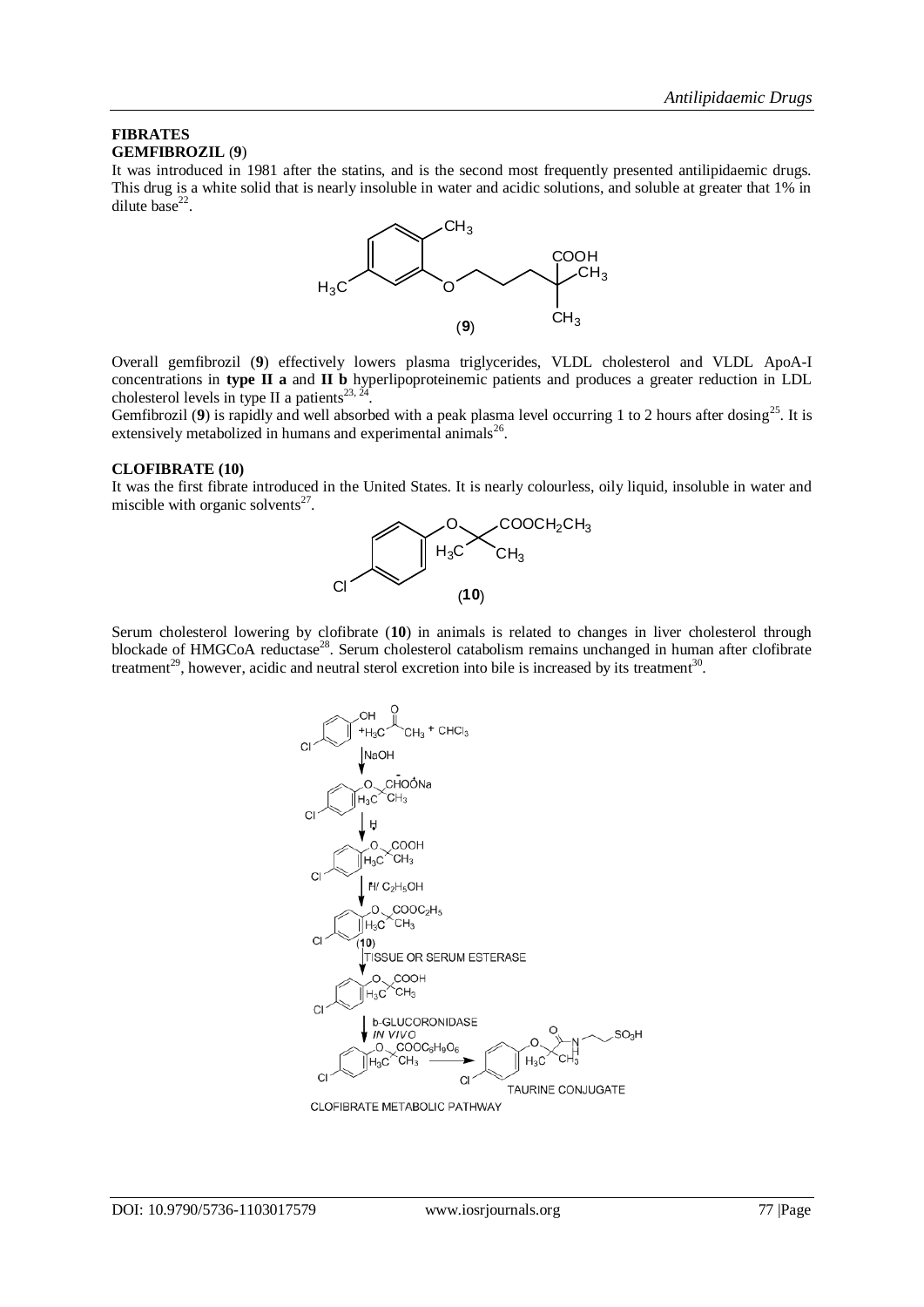

Other fibrates which have got clinical applications are beclobrate (**11**), bezafibrate (**12**), Ciprofibrate (**13**) and fenofibrate (**14**).

## **II. CONCLUSION:**

#### **ANTIATHEROSCLEROSIS DRUGS IN DEVELOPMENT**

Atherosclerotic fatty streaks occur through cholesterol ester engorgement by cells. This takes place after uptake of  $LDL<sub>ox</sub>$  or modified LDL. This lesion proceeds to a fibrous plaque and then to a complicated thrombus-involved atheroma which may block arterial blood flow and produce clinically manifested CHD<sup>5zyy</sup>.

LDLox identified in both human and atherosclerotic animal model arteries and in the bloodstream results from a free-radical reaction sequence with LDL lipids<sup>59</sup>. This produces endothelial cytotoxicity modified platelet functionality, increased monocyte adherence to and chemotaxis through the endothelium. This results in accumulation of arterial foam cells and enhanced smooth muscle proliferation  $60$ .

Superoxide anion radicals  $(O_2)$  are continuously generated in normal cells by reduction of dioxygen  $(O<sub>2</sub>)$ . Defense mechanisms against  $O<sub>2</sub>$  include radical scavengers as such ascorbate and vitamin E and enzymes, superoxide dismutase (SOD), and catalase, among others.  $O_2$  is the anionic form of HOD; having a pK $\alpha$  = 4.8. Both  $O_2$  and HOO are reactive species but are not as reactive species but are not as reactive as their metabolites  $O_2$  upon dismutation catalyzed by SOD yields H<sub>2</sub>O and H<sub>2</sub>O<sub>2</sub>. Preferably, H<sub>2</sub>O<sub>2</sub> converts to H<sub>2</sub>O and O<sub>2</sub> through the action of catalase.

When normally protective mechanisms cannot handle accumulation of  $H_2O_2$ , a Fenton's reaction with ferrous ion (Fe<sup>2+</sup>) may cause further reduction to produce both hydroxyl radical (OH $\cdot$ ) and hydroxy anion (OH $\cdot$ ). H<sub>2</sub>O<sub>2</sub> and especially HO are highly toxic substances with macromolecules such as DNA, enzymes, proteins and lipoproteins (i.e., LDL). Such free radical reactions may result in pathologic conditions such as CHD, cancer, liver damage, rheumatoid arthritis, immunologic incompetence, among others.

Lipid peroxidation involves highly reactive radicals. Thus, radicals (R) generated under conditions undergo reaction with lipid side-chains (LH) to generate new radicals (L). When L is an unsaturated chain, reaction with  $O_2$  produces allylic peroxides (RCH = CH-CH<sub>2</sub>OOH) and epoxides (oxiranes, RCH-CH) which are also reactive species. For example, peroxides may react with LH to generate L, which produces more LOO and LOOH Additionally,  $O_2$  may react with LH by an insertion mechanism, lead to  $H_2O_2$  and HO, LOOH may undergo reduction by  $Fe^{2+}$  or oxidation by ferric ion  $(Fe^{3+})$  in reinitiation reactions, in which LO and LOO, respectively, are product. Glutathione (**31**) and other reducing agents such as ascorbic acid (**32**) may remove LOOH through generation of LOH and H<sub>2</sub>O. Unfortunately, ascorbate can also reduce Fe<sup>3+</sup> generating Fe<sup>2+</sup>, which serves to increase concentrations of HO in Fenton's reaction.